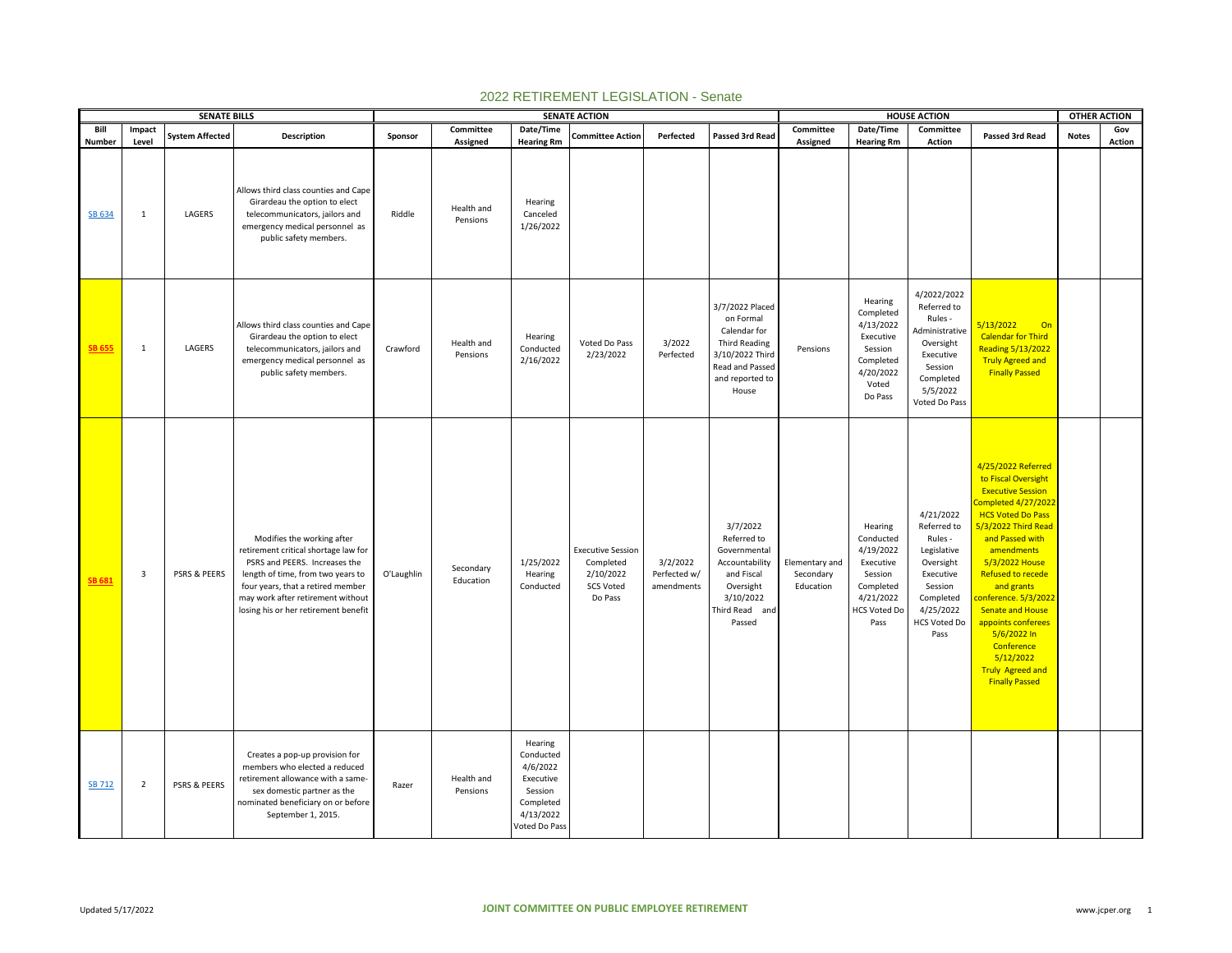| SB 758        | 3              | All Governmental<br>Plans                  | 34.800: Public bodies are restricted<br>from entering into written contracts<br>unless the contract certifies the<br>employer will not enforce any<br>mandate that requires employees to<br>take or receive any medical<br>treatment.                                                                                                                 | Hough      | Governmental<br>Accountability and<br><b>Fiscal Oversight</b> | 2/10/2022<br>Hearing<br>Complete<br>2/24/2022<br>Executive<br>Session<br>Completed<br>2/24/2022<br>SCS Voted Do<br>Pass     | 3/7/2022<br>Reported from<br>Governmental<br>Accountability and<br><b>Fiscal Oversight</b><br>with SCS | 4/4/2022<br>Perfected | 4/7/2022<br>Third Read and<br>Passed | Economic<br>Development | Hearing<br>Conducted<br>4/14/2022<br>Executive<br>Session<br>Conducted<br>4/26/2022<br><b>HCS Voted Do</b><br>Pass | 4/27/2022<br>Referred to<br>Rule -<br>Legislative<br>Oversight<br>Executive<br>Session<br>Completed<br>5/2/2022<br><b>HCS Voted</b><br>Do Pass | 5/10/2022 Referred<br>to Fiscal Review<br>5/11/2022 Voted Do<br>Pass 5/12/2022 HCS<br>Defeated 5/12/2022<br>Third Read and<br>Passed 5/12/2022<br><b>Truly Agreed and</b><br>Passed |  |
|---------------|----------------|--------------------------------------------|-------------------------------------------------------------------------------------------------------------------------------------------------------------------------------------------------------------------------------------------------------------------------------------------------------------------------------------------------------|------------|---------------------------------------------------------------|-----------------------------------------------------------------------------------------------------------------------------|--------------------------------------------------------------------------------------------------------|-----------------------|--------------------------------------|-------------------------|--------------------------------------------------------------------------------------------------------------------|------------------------------------------------------------------------------------------------------------------------------------------------|-------------------------------------------------------------------------------------------------------------------------------------------------------------------------------------|--|
| SB 767        | $\overline{2}$ | <b>PSRS</b>                                | Relating to elementary and<br>secondary education. Makes<br>technical changes to a provision of<br>law relating to survivor benefits of<br>the Public School Retirement<br>System.                                                                                                                                                                    | O'Laughlin | Health and<br>Pensions                                        |                                                                                                                             |                                                                                                        |                       |                                      |                         |                                                                                                                    |                                                                                                                                                |                                                                                                                                                                                     |  |
| <b>SB 773</b> | $\overline{2}$ |                                            | Excludes certain retirement<br>accounts from the determination of<br>eligibility under the Ticket to Work<br>Health Assurance Program.                                                                                                                                                                                                                | Williams   | Seniors, Families,<br>Veterans & Military<br>Affairs          | Hearing<br>Conducted<br>2/16/2022<br>Voted<br>Do<br>Pass                                                                    |                                                                                                        |                       |                                      |                         |                                                                                                                    |                                                                                                                                                |                                                                                                                                                                                     |  |
| SB 836        | 3              | All Public Defined<br><b>Benefit Plans</b> | Modifies eligibility of retirement<br>benefits resulting from membership<br>in multiple defined benefit plans<br>established by a state or local<br>retirement system.                                                                                                                                                                                | O'Laughlin | Health and<br>Pensions                                        |                                                                                                                             |                                                                                                        |                       |                                      |                         |                                                                                                                    |                                                                                                                                                |                                                                                                                                                                                     |  |
| <b>SB 859</b> | $\overline{2}$ | Police Protection<br><b>Districts</b>      | Authorizes the establishment of<br>police protection districts. A PPD's<br>board of directors may provide for<br>pension, and retirement and other<br>employee-type fringe-benefits. If a<br>board of directors administers its<br>own retirement or benefits-related<br>plan, it must do so by a separate five-<br>member pension board of trustees. | Mosley     | Transportation,<br>Infrastructure and<br><b>Public Safety</b> |                                                                                                                             |                                                                                                        |                       |                                      |                         |                                                                                                                    |                                                                                                                                                |                                                                                                                                                                                     |  |
| SB 871        | $\overline{2}$ | All Plans                                  | Modifies provisions relating to<br>income tax exemptions for certain<br>retirement benefits.                                                                                                                                                                                                                                                          | Eigel      | Health and<br>Pensions                                        | Hearing<br>Conducted<br>2/16/2022<br>Executive<br>Session<br>Completed<br>2/23/2022<br>Voted<br>Do Pass                     |                                                                                                        |                       |                                      |                         |                                                                                                                    |                                                                                                                                                |                                                                                                                                                                                     |  |
| <b>SB 904</b> | $\overline{2}$ | All newly created<br>private plans         | This bill provides that both a client<br>and a registered professional<br>employer organization (PEO) shall<br>each be deemed an employer for<br>purposes of sponsoring retirement<br>and welfare benefits plans for<br>covered employees.                                                                                                            | Hoskins    | Insurance and<br>Banking                                      | Hearing<br>Completed<br>3/22/2022<br>Voted<br>Do Pass<br>Executive<br>Session<br>Completed<br>3/29/2022<br>Voted<br>Do Pass |                                                                                                        |                       |                                      |                         |                                                                                                                    |                                                                                                                                                |                                                                                                                                                                                     |  |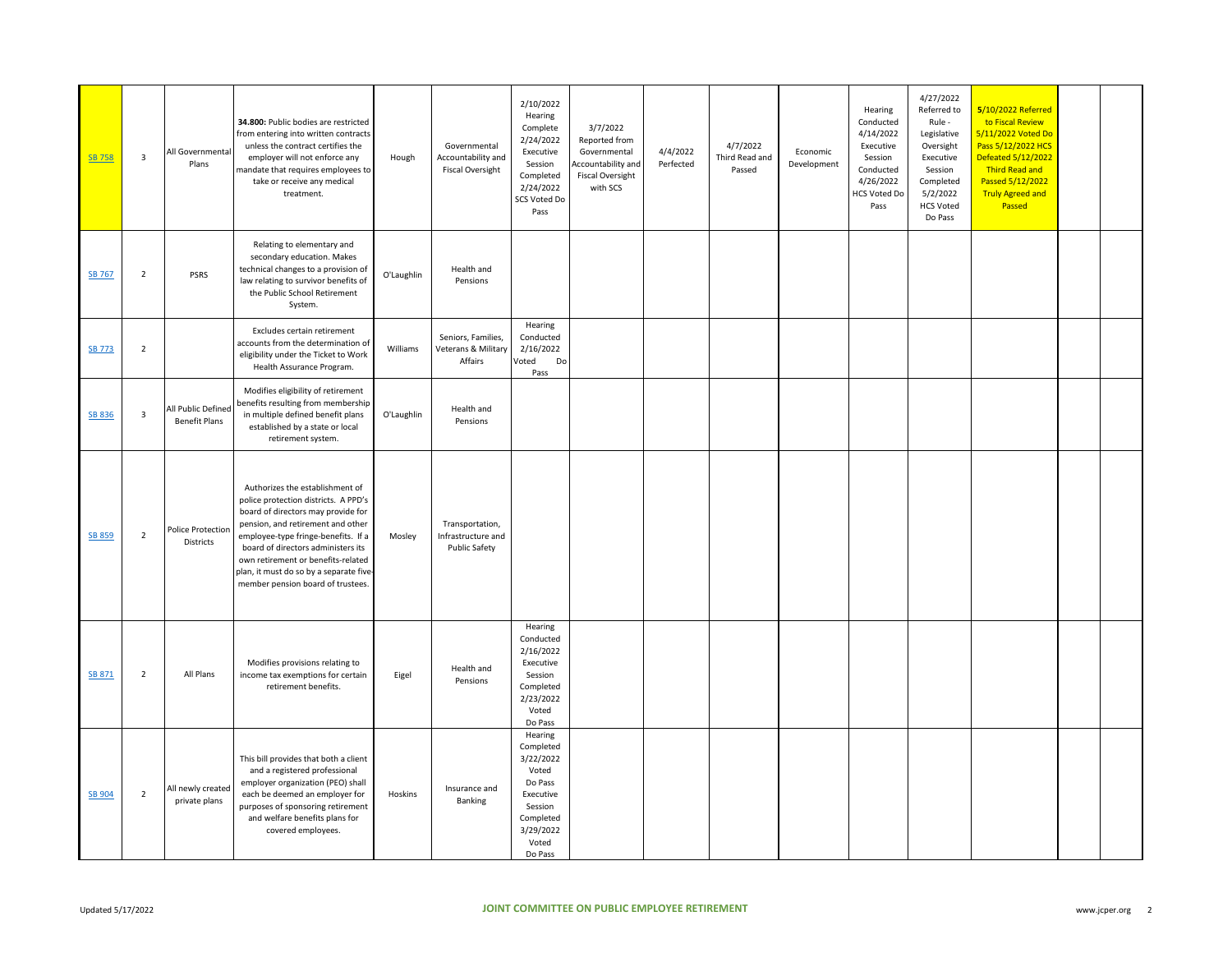| SB 926  | $\overline{2}$          | All Public Plans | Modifies provisions relating to<br>ethics. Modifies the pension<br>forfeiture law. Prohibits a<br>participant of a plan who is unfit for<br>elected public office or employed<br>with the state or any local<br>government from being eligible to<br>receive any retirement benefit from<br>the plan.                                                                                                                   | Mosley         | Rules, Joint Rules,<br>Resolutions and<br>Ethics |                                                                                                         |  |  |  |  |  |
|---------|-------------------------|------------------|-------------------------------------------------------------------------------------------------------------------------------------------------------------------------------------------------------------------------------------------------------------------------------------------------------------------------------------------------------------------------------------------------------------------------|----------------|--------------------------------------------------|---------------------------------------------------------------------------------------------------------|--|--|--|--|--|
| SB 999  | $\overline{\mathbf{3}}$ | PSRS & PEERS     | Modifies provisions relating to<br>teacher employment. Increases the<br>length of time, from two years to<br>four years, that a retired member<br>may work after retirement without<br>losing his or her retirement benefit<br>when a district has declared a<br>teacher/employee critical shortage.<br>Repeals the prohibition on retired<br>members being employed as a<br>superintendent under critical<br>shortage. | Gannon         | Education                                        |                                                                                                         |  |  |  |  |  |
| SB 1036 | 3                       | Sheriffs         | Modifies the compensation of<br>County Sheriffs                                                                                                                                                                                                                                                                                                                                                                         | Moon           | <b>Local Government</b><br>and Elections         |                                                                                                         |  |  |  |  |  |
| SB 1048 | $\overline{\mathbf{3}}$ | All Public Plans | Prohibits public entities from<br>entering into certain contracts with<br>companies unless the contract<br>includes a written certification that<br>the company is not engaged in<br>certain activities that discriminate<br>against a firearm entity or firearm<br>trade association.                                                                                                                                  | <b>Brattin</b> | Insurance and<br>Banking                         | Hearing<br>Completed<br>3/29/2022<br>Executive<br>Session<br>Completed<br>4/12/2022<br>Voted<br>Do Pass |  |  |  |  |  |
| SB 1053 | $\overline{2}$          | <b>MPERS</b>     | Modifies the terms of the elected<br>members of the MoDOT and<br>Highway Patrol Employees'<br>Retirement System board of<br>trustees.                                                                                                                                                                                                                                                                                   | Bernskoetter   | Health and<br>Pensions                           | Hearing<br>Conducted<br>4/06/2022<br>Executive<br>Session<br>Completed<br>4/13/2022<br>Voted<br>Do Pass |  |  |  |  |  |
| SB 1054 | $\overline{4}$          | Sheriffs'        | Establishes a new funding<br>mechanism for the Sheriffs'<br>Retirement System.                                                                                                                                                                                                                                                                                                                                          | Bernskoetter   | Health and<br>Pensions                           |                                                                                                         |  |  |  |  |  |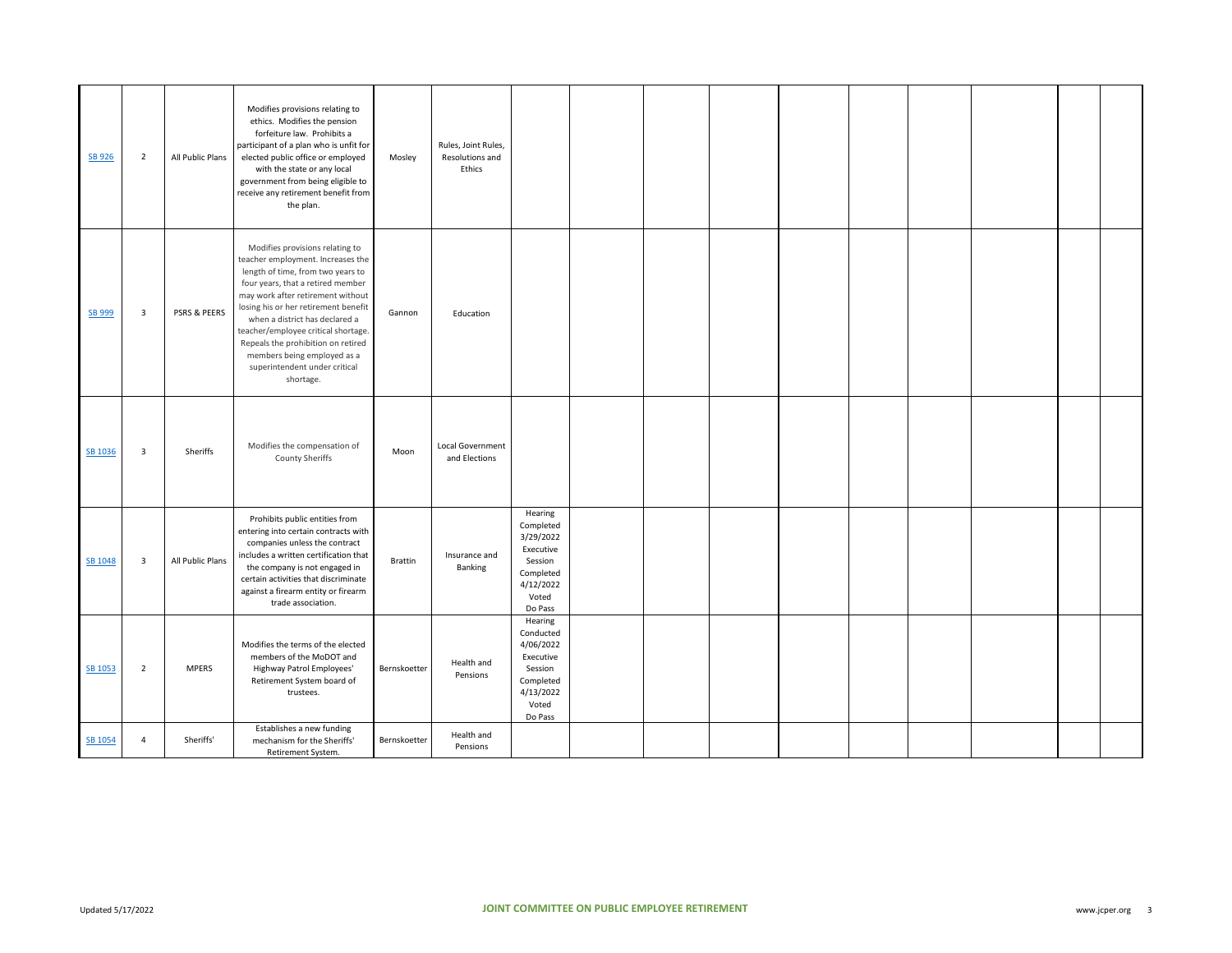| SB 1062        | $\overline{\mathbf{3}}$ | MOSERS and<br><b>MPERS</b>  | Requires the MOSERS and MPERS<br>boards of trustees to establish a buy-<br>out program for terminated vested<br>members by January 1, 2023. Such<br>members may make a one-time<br>election to receive a lump sum<br>payment equal to sixty percent of<br>the present value of their deferred<br>annuity, or a greater percentage, if<br>determined by the board. | Crawford    | Health and<br>Pensions         | Hearing<br>Canceled<br>4/06/2022                                                                                                 |  |  | $1 = No$ impact on retirement benefit<br>2 = No substantial proposed change<br>3 = May constitute a substantial proposed change<br>4 = Does constitute a substantial proposed change |  |  |
|----------------|-------------------------|-----------------------------|-------------------------------------------------------------------------------------------------------------------------------------------------------------------------------------------------------------------------------------------------------------------------------------------------------------------------------------------------------------------|-------------|--------------------------------|----------------------------------------------------------------------------------------------------------------------------------|--|--|--------------------------------------------------------------------------------------------------------------------------------------------------------------------------------------|--|--|
| SB 1098        | $\overline{3}$          | Al Public School<br>Systems | Modifies the salary for permanent<br>contract teachers for all public<br>school systems. This provision does<br>not apply to St. Louis City.                                                                                                                                                                                                                      | Burlison    | Education                      |                                                                                                                                  |  |  |                                                                                                                                                                                      |  |  |
| <b>SB 1125</b> | $\mathbf{1}$            | <b>Private Entities</b>     | Establishes the Missouri Workplace<br>Retirement Savings Plan that private<br>business entities may join.                                                                                                                                                                                                                                                         | Arthur      | Health and<br>Pensions         |                                                                                                                                  |  |  |                                                                                                                                                                                      |  |  |
| SB 1155        | $\overline{\mathbf{3}}$ | <b>MPERS</b>                | This act allows uniformed members<br>of the Missouri State Highway Patrol<br>covered by the 2011 Tier to be<br>eligible for BackDROP.                                                                                                                                                                                                                             | Luetkemeyer | Health and<br>Pensions         | Hearing<br>Conducted<br>04/06/2022<br>Executive<br>Session<br>Completed<br>4/13/2022<br>Voted<br>Do Pass                         |  |  |                                                                                                                                                                                      |  |  |
| SB 1171        | $\overline{\mathbf{3}}$ | All Plans                   | The act also prohibits any limited<br>liability company or corporation<br>from being discriminated against or<br>given preferential treatment based<br>on an environmental, social and<br>governance score, as defined in the<br>act.                                                                                                                             | Moon        | Small Business and<br>Industry | Hearing<br>Completed<br>3/22/2022<br>SCS Voted Do<br>Pass Executive<br>Session<br>Completed<br>3/29/2022<br>SCS Voted<br>Do Pass |  |  |                                                                                                                                                                                      |  |  |
| <b>SB 1213</b> | $\overline{2}$          | <b>Private Entities</b>     | Establishes the Missouri Workplace<br>Retirement Savings Plan that private<br>business entities may join.                                                                                                                                                                                                                                                         | Crawford    | Small Business and<br>Industry |                                                                                                                                  |  |  |                                                                                                                                                                                      |  |  |
| SB 1239        | $\overline{\mathbf{3}}$ | All Plans                   | Any retirement system established<br>by the state or any political<br>subdivision are prohibited from<br>contracting with or investing in<br>individuals, partnerships,<br>corporations, or other legal entities<br>investing or doing business with<br>Russia.                                                                                                   | Rizzo       | Insurance and<br>Banking       |                                                                                                                                  |  |  |                                                                                                                                                                                      |  |  |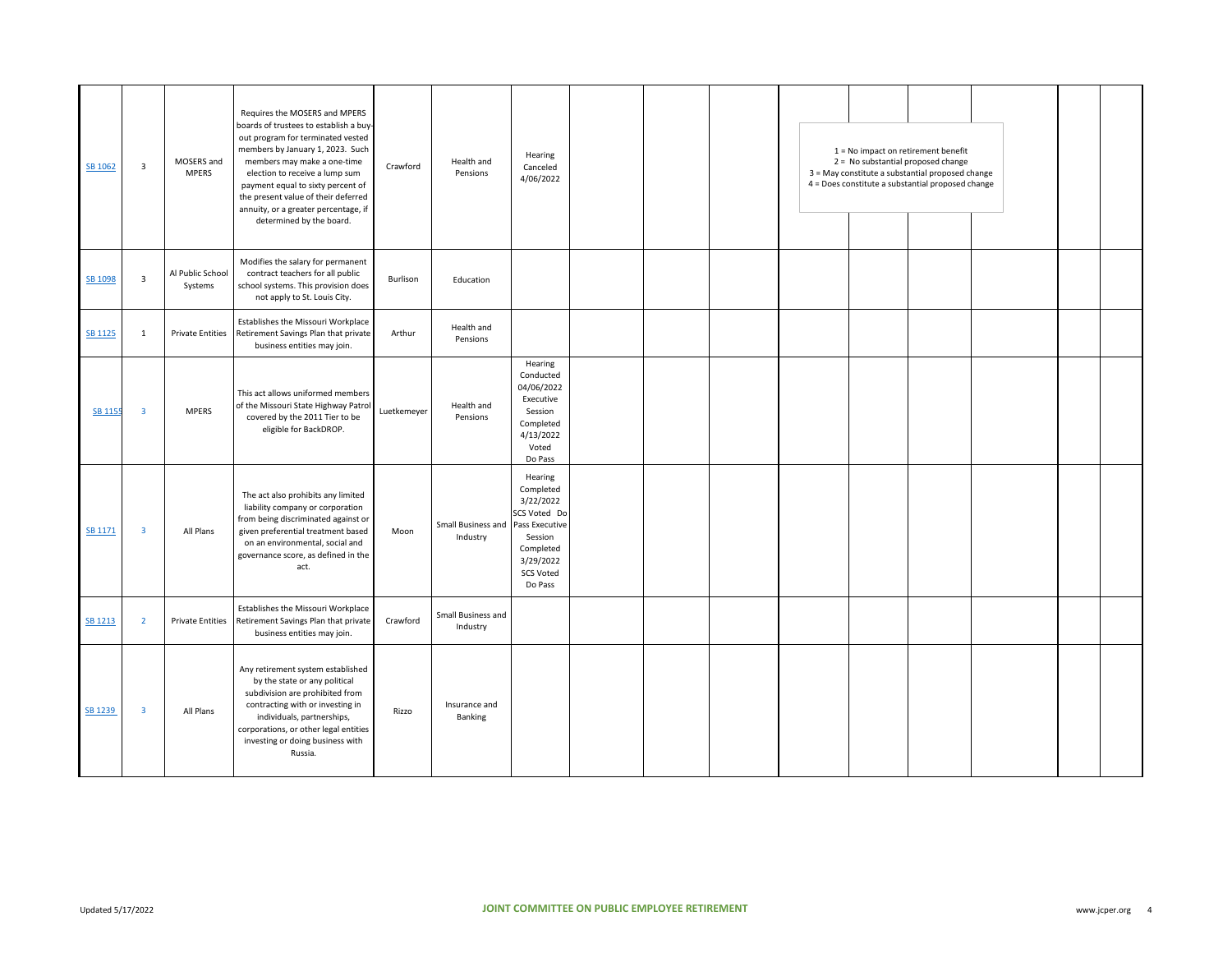| <b>SJR 54</b> | $\overline{\mathbf{3}}$ | Sheriffs' | This proposed constitutional<br>amendment, if approved by the<br>voters, provides that a fee of three<br>dollars, in addition to other fees as<br>may be imposed by the laws of this<br>state, shall be imposed on the initial<br>filing of any criminal case in the<br>courts of this state. | Bernskoetter | Health and<br>Pensions |  |  |  |  |  |
|---------------|-------------------------|-----------|-----------------------------------------------------------------------------------------------------------------------------------------------------------------------------------------------------------------------------------------------------------------------------------------------|--------------|------------------------|--|--|--|--|--|
|               |                         |           |                                                                                                                                                                                                                                                                                               |              |                        |  |  |  |  |  |
|               |                         |           |                                                                                                                                                                                                                                                                                               |              |                        |  |  |  |  |  |
|               |                         |           |                                                                                                                                                                                                                                                                                               |              |                        |  |  |  |  |  |
|               |                         |           |                                                                                                                                                                                                                                                                                               |              |                        |  |  |  |  |  |
|               |                         |           |                                                                                                                                                                                                                                                                                               |              |                        |  |  |  |  |  |
|               |                         |           |                                                                                                                                                                                                                                                                                               |              |                        |  |  |  |  |  |
|               |                         |           |                                                                                                                                                                                                                                                                                               |              |                        |  |  |  |  |  |
|               |                         |           |                                                                                                                                                                                                                                                                                               |              |                        |  |  |  |  |  |
|               |                         |           |                                                                                                                                                                                                                                                                                               |              |                        |  |  |  |  |  |
|               |                         |           |                                                                                                                                                                                                                                                                                               |              |                        |  |  |  |  |  |
|               |                         |           |                                                                                                                                                                                                                                                                                               |              |                        |  |  |  |  |  |
|               |                         |           |                                                                                                                                                                                                                                                                                               |              |                        |  |  |  |  |  |
|               |                         |           |                                                                                                                                                                                                                                                                                               |              |                        |  |  |  |  |  |
|               |                         |           |                                                                                                                                                                                                                                                                                               |              |                        |  |  |  |  |  |
|               |                         |           |                                                                                                                                                                                                                                                                                               |              |                        |  |  |  |  |  |
|               |                         |           |                                                                                                                                                                                                                                                                                               |              |                        |  |  |  |  |  |
|               |                         |           |                                                                                                                                                                                                                                                                                               |              |                        |  |  |  |  |  |
|               |                         |           |                                                                                                                                                                                                                                                                                               |              |                        |  |  |  |  |  |
|               |                         |           |                                                                                                                                                                                                                                                                                               |              |                        |  |  |  |  |  |
|               |                         |           |                                                                                                                                                                                                                                                                                               |              |                        |  |  |  |  |  |
|               |                         |           |                                                                                                                                                                                                                                                                                               |              |                        |  |  |  |  |  |
|               |                         |           |                                                                                                                                                                                                                                                                                               |              |                        |  |  |  |  |  |
|               |                         |           |                                                                                                                                                                                                                                                                                               |              |                        |  |  |  |  |  |
|               |                         |           |                                                                                                                                                                                                                                                                                               |              |                        |  |  |  |  |  |
|               |                         |           |                                                                                                                                                                                                                                                                                               |              |                        |  |  |  |  |  |
|               |                         |           |                                                                                                                                                                                                                                                                                               |              |                        |  |  |  |  |  |
|               |                         |           |                                                                                                                                                                                                                                                                                               |              |                        |  |  |  |  |  |
|               |                         |           |                                                                                                                                                                                                                                                                                               |              |                        |  |  |  |  |  |
|               |                         |           |                                                                                                                                                                                                                                                                                               |              |                        |  |  |  |  |  |
|               |                         |           |                                                                                                                                                                                                                                                                                               |              |                        |  |  |  |  |  |
|               |                         |           |                                                                                                                                                                                                                                                                                               |              |                        |  |  |  |  |  |
|               |                         |           |                                                                                                                                                                                                                                                                                               |              |                        |  |  |  |  |  |
|               |                         |           |                                                                                                                                                                                                                                                                                               |              |                        |  |  |  |  |  |
|               |                         |           |                                                                                                                                                                                                                                                                                               |              |                        |  |  |  |  |  |
|               |                         |           |                                                                                                                                                                                                                                                                                               |              |                        |  |  |  |  |  |
|               |                         |           |                                                                                                                                                                                                                                                                                               |              |                        |  |  |  |  |  |
|               |                         |           |                                                                                                                                                                                                                                                                                               |              |                        |  |  |  |  |  |
|               |                         |           |                                                                                                                                                                                                                                                                                               |              |                        |  |  |  |  |  |
|               |                         |           |                                                                                                                                                                                                                                                                                               |              |                        |  |  |  |  |  |
|               |                         |           |                                                                                                                                                                                                                                                                                               |              |                        |  |  |  |  |  |
|               |                         |           |                                                                                                                                                                                                                                                                                               |              |                        |  |  |  |  |  |
|               |                         |           |                                                                                                                                                                                                                                                                                               |              |                        |  |  |  |  |  |
|               |                         |           |                                                                                                                                                                                                                                                                                               |              |                        |  |  |  |  |  |
|               |                         |           |                                                                                                                                                                                                                                                                                               |              |                        |  |  |  |  |  |
|               |                         |           |                                                                                                                                                                                                                                                                                               |              |                        |  |  |  |  |  |
|               |                         |           |                                                                                                                                                                                                                                                                                               |              |                        |  |  |  |  |  |
|               |                         |           |                                                                                                                                                                                                                                                                                               |              |                        |  |  |  |  |  |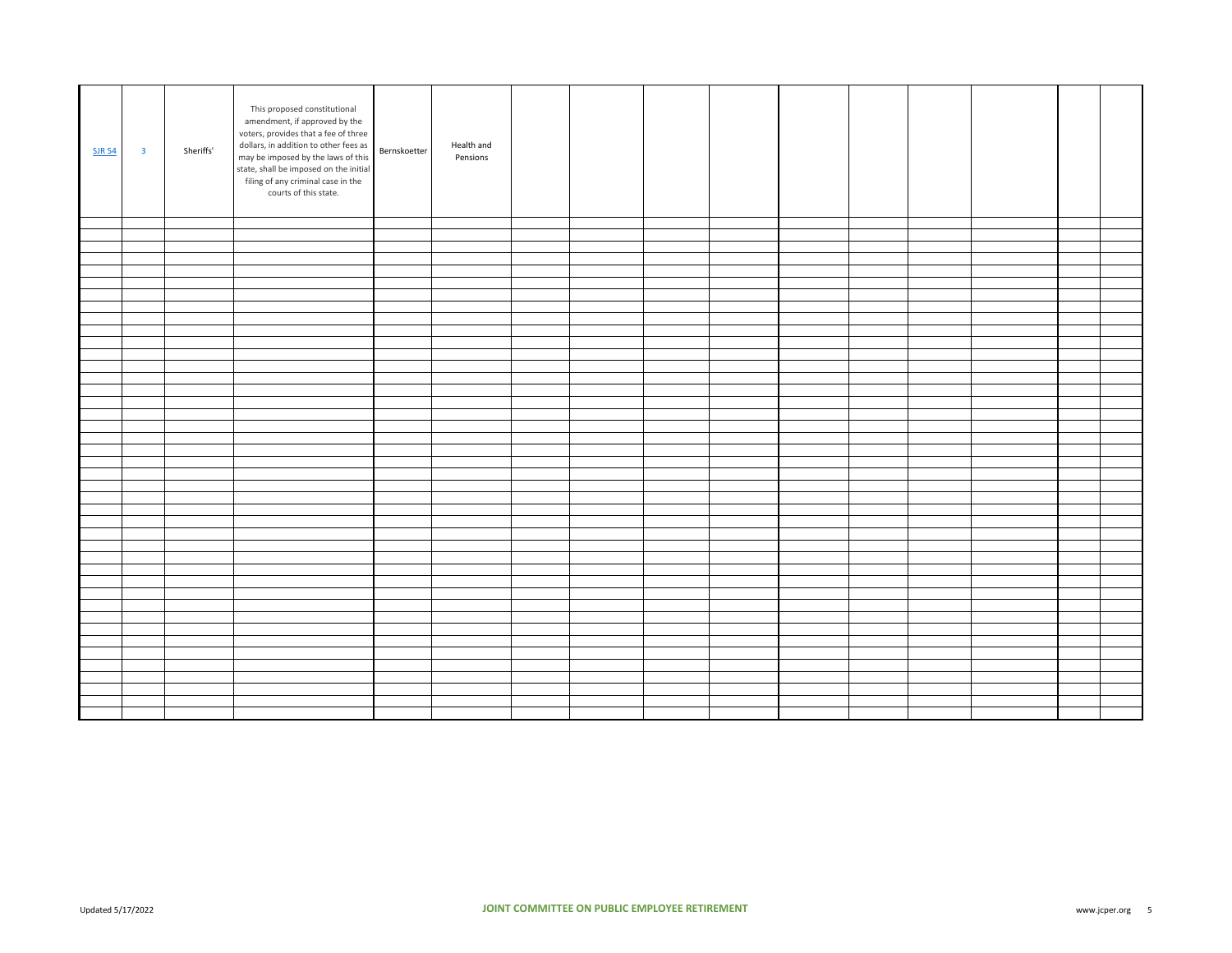|                |                 |                                                                | <b>HOUSE BILLS</b>                                                                                                                                                                                                                                                      |            |                       | <b>HOUSE ACTION</b>                                                                                                          |                                                                                                                                       |                                                             |                                                                                                                                              |                                                               |                                                                                                         | <b>SENATE ACTION</b> |                              | <b>OTHER ACTION</b> |
|----------------|-----------------|----------------------------------------------------------------|-------------------------------------------------------------------------------------------------------------------------------------------------------------------------------------------------------------------------------------------------------------------------|------------|-----------------------|------------------------------------------------------------------------------------------------------------------------------|---------------------------------------------------------------------------------------------------------------------------------------|-------------------------------------------------------------|----------------------------------------------------------------------------------------------------------------------------------------------|---------------------------------------------------------------|---------------------------------------------------------------------------------------------------------|----------------------|------------------------------|---------------------|
| Bill<br>Number | Impact<br>Level | <b>System Affected</b>                                         | Description                                                                                                                                                                                                                                                             | Sponsor    | Committee<br>Assigned | Date/Time<br><b>Hearing Rm</b>                                                                                               | Committee<br>Action                                                                                                                   | Perfected                                                   | Passed 3rd<br>Read                                                                                                                           | Committee<br>Assigned                                         | Date/Time<br><b>Hearing Rm</b>                                                                          | Committee<br>Action  | <b>Passed 3rd Read Notes</b> | Gov<br>Action       |
| <b>HB 1473</b> | 1               | LAGERS                                                         | Allows third class counties and Cape<br>Girardeau the option to elect<br>telecommunicators, jailors and emergency<br>medical personnel as public safety<br>members.                                                                                                     | Pike       | Pensions              | Hearing<br>Conducted<br>1/12/2022<br>Executive<br>Session<br>Completed<br>1/19/2022<br>Voted<br>Do Pass                      | 1/19/2022<br>Referred to<br>Rules -<br>Administrative<br>Oversight<br>Executive<br>Session<br>Completed<br>2/14/2022<br>Voted Do Pass | 3/01/2022<br>Perfected                                      | 3/9/2022<br>Placed on<br>informal<br>calendar for<br>Third read<br>3/10/2022<br><b>Third Read</b><br>and Passed<br>and Reported<br>to Senate | Health and<br>Pensions                                        | Hearing<br>Conducted<br>4/20/2022<br>Executive<br>Session<br>Completed<br>4/27/2022<br>Voted<br>Do Pass |                      |                              |                     |
| HB 1476        | $\overline{2}$  | St. Louis Police<br><b>Retirement System</b>                   | Transfers control of the City of St. Louis<br>Police Department to the Board of Police<br>Commissioners. Modifies the composition of<br>the retirement system's board of trustees.                                                                                      | Schroer    |                       |                                                                                                                              |                                                                                                                                       |                                                             |                                                                                                                                              |                                                               |                                                                                                         |                      |                              |                     |
| <b>HB1506</b>  | 3               | CERF                                                           | Authorizes a waiver for certain penalties for<br>late payment of property taxes.                                                                                                                                                                                        | Ellebracht | Ways and<br>Means     |                                                                                                                              |                                                                                                                                       |                                                             |                                                                                                                                              |                                                               |                                                                                                         |                      |                              |                     |
| <b>HB1564</b>  | 1               | <b>Blind Pension Fund</b>                                      | Modifies the mailing requirements for the<br>Blind Pension Fund.                                                                                                                                                                                                        | Griffith   | Emerging<br>Issues    | Hearing<br>Completed<br>3/29/2022<br>Executive<br>Session<br>Completed<br>4/5/2022<br>Voted Do Pass                          | 4/12/2022<br>Referred to<br>Rules -<br>Administrative<br>Oversight<br>Executive<br>Session<br>Completed<br>4/14/2022<br>Voted Do Pass | 4/25/2022<br>Perfected                                      | 4/28/2022<br><b>Third Read</b><br>and Passed                                                                                                 | Seniors, Families,<br>Veterans and<br><b>Military Affairs</b> |                                                                                                         |                      |                              |                     |
| HB1615         | 1               | Public pension plans<br>sponsored by<br>political subdivisions | Provides that members of the General<br>Assembly are ex officio members of all<br>boards, commissions, committees, councils<br>and other legislative or regulatory bodies of<br>all political subdivisions within the<br>boundaries of a member's legislative district. | Lovasco    | Local<br>Government   |                                                                                                                              |                                                                                                                                       |                                                             |                                                                                                                                              |                                                               |                                                                                                         |                      |                              |                     |
| HB1670         | $\overline{3}$  | Certain Government<br>Entities                                 | Creates a provision that prohibits certain<br>government entities from doing business<br>with entities that require individuals to<br>undergo COVID-19 vaccinations or provide<br>proof of COVID-19 vaccination.                                                        | Seitz      | Judiciary             | Hearing<br>Conducted<br>2/16/2022<br>Action<br>Postponed<br>Hearing<br>Completed<br>3/23/2022<br><b>HCS Voted</b><br>Do Pass | 3/24/2022<br>Referred to<br>Rules -<br>Administrative<br>Oversight<br>Hearing<br>Competed<br>3/30/2022<br>Voted Do Pass               | 5/9/2022<br>Placed on<br>Informal<br>Perfection<br>Calendar |                                                                                                                                              |                                                               |                                                                                                         |                      |                              |                     |
| HB1676         | $\overline{3}$  | LAGERS                                                         | Changes the job title of "emergency<br>telecommunicators" to "emergency<br>telecommunicator first responders."                                                                                                                                                          | Perkins    | <b>Public Safety</b>  | Hearing<br>Scheduled<br>3/29/2022<br>Completed<br>Executive<br>Session<br>Completed<br>4/5/2022<br>Voted<br>Do Pass          | 4/05/2022<br>Referred to<br>Rules -<br>Legislative<br>Oversight                                                                       |                                                             |                                                                                                                                              |                                                               |                                                                                                         |                      |                              |                     |

## 2022 REGULAR SESSION - HOUSE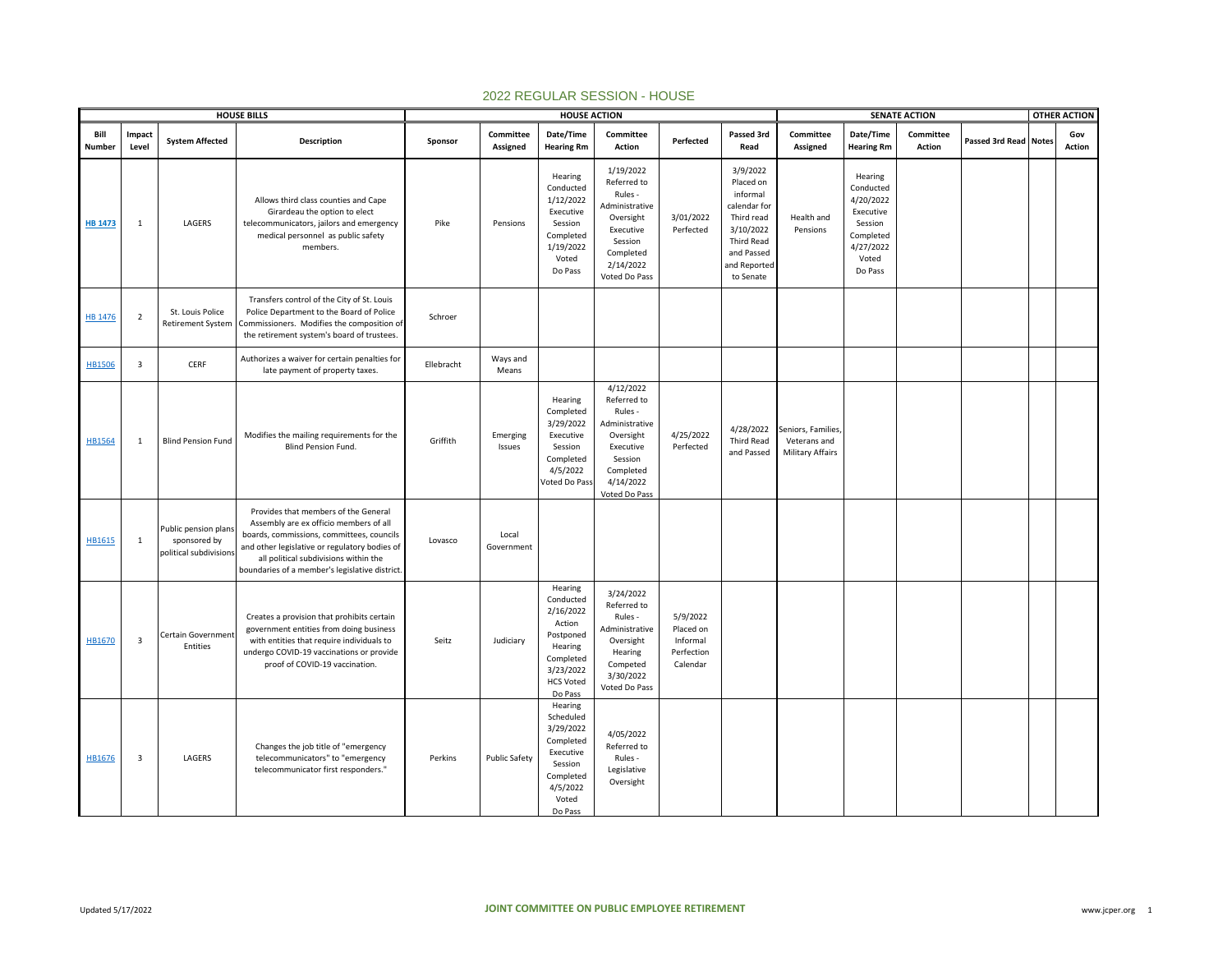| HB1691        | $\overline{2}$          | Public pension plans<br>sponsored by<br>certain political<br>subdivisions as<br>defined by the act | Prohibits the state and certain political<br>subdivisions from entering into a contract<br>with a employer or company that engages in<br>discrimination against unvaccinated, as<br>described in the act.                                                                                                                               | <b>Boggs</b> | Judiciary                                | Hearing<br>Conducted<br>1/25/2022                                                                                  |                                                                                                                                       |                                                                                                                                                                                                      |                                                                                                                                                               |                                       |                                                                                                                     |                                                                |  |  |
|---------------|-------------------------|----------------------------------------------------------------------------------------------------|-----------------------------------------------------------------------------------------------------------------------------------------------------------------------------------------------------------------------------------------------------------------------------------------------------------------------------------------|--------------|------------------------------------------|--------------------------------------------------------------------------------------------------------------------|---------------------------------------------------------------------------------------------------------------------------------------|------------------------------------------------------------------------------------------------------------------------------------------------------------------------------------------------------|---------------------------------------------------------------------------------------------------------------------------------------------------------------|---------------------------------------|---------------------------------------------------------------------------------------------------------------------|----------------------------------------------------------------|--|--|
| <b>HB1732</b> | 1                       | <b>Private Entities</b>                                                                            | Establishes the Missouri Workplace<br>Retirement Savings Plan that private<br>business entities may join.                                                                                                                                                                                                                               | O'Donnell    | Financial<br>Institutions                | Hearing<br>Conducted<br>1/12/2022<br>Executive<br>Completed<br>1/19/2022<br><b>HCS</b><br>Voted<br>Do Pass         | 1/20/2022<br>Referred to<br>Rules -<br>Administrative<br>Oversight<br>Executive<br>Session<br>Completed<br>2/07/2022<br>Voted Do Pass | 3/1/2022<br>Placed on<br>Informal<br>Calendar<br>3/3/2022<br>Perfected                                                                                                                               | 3/9/2022<br>Placed on<br>informal<br>calendar for<br>Third read<br>3/10/2022<br><b>Third Read</b><br>and Passed<br>and Reported<br>to Senate                  | <b>Small Business</b><br>and Industry | Hearing<br>Completed<br>04/12/2022<br>Executive<br>Session<br>Completed<br>4/28/2022<br><b>SCS Voted Do</b><br>Pass | Executive<br>Session<br>Completed<br>5/6/2022<br>Voted Do Pass |  |  |
| <b>HB1750</b> | $\overline{\mathbf{3}}$ | PSRS, PEERS, Kansas<br>City PSRS and St.<br>Louis PSRS                                             | 168.036: Allows school districts to issue<br>school district teaching permits for persons<br>without a certificate of license to teach<br>granted by the State Board Of Education.<br>37.850: Requires plans to submitted<br>compensation details of all employees which<br>includes all forms of compensation and<br>benefits awarded. | Basye        | Elementary<br>and Secondary<br>Education | Hearing<br>Conducted<br>1/19/2022<br>Executive<br>Session<br>Completed<br>2/01/2022<br><b>HCS Voted</b><br>Do Pass | 2/01/2022 Rules<br>- Legislative<br>Oversight<br>Executive<br>Session<br>Completed<br>2/10/2022<br>Voted Do Pass                      | 3/07/2022<br>Placed on<br>Formal<br>Perfection<br>Calendar<br>3/9/2022<br>Perfected with<br>Amendments<br><b>Fiscal Review</b><br>Executive<br>Session<br>Completed<br>3/23/2022<br>Voted<br>Do Pass | iscal Review<br>Executive<br>Session<br>Completed<br>3/23/2022<br>Voted<br>Do Pass<br>3/24/2022<br>Placed on<br>Informal<br>Calendar for<br><b>Third Read</b> | Education                             | Hearing<br>Conducted<br>4/19/2022<br>Executive<br>Session<br>Conducted<br>5/03/2022<br>Voted<br>Do Pass             |                                                                |  |  |
| HB1753        | $\overline{\mathbf{3}}$ | PSRS and PEERS                                                                                     | Modifies the working after retirement critical<br>shortage law for PSRS and PEERS. Increases<br>the length of time, from two years to four<br>years, that a retired member may work after<br>retirement without losing his or her<br>retirement benefit                                                                                 | Basye        | Elementary<br>and Secondary<br>Education | Hearing<br>Conducted<br>3/22/2022<br>Executive<br>Session<br>Completed<br>3/29/2022<br><b>HCS Voted</b><br>Do Pass | 3/29/2022<br>Referred to<br>Rules -<br>Legislative<br>Oversight<br>Executive<br>Session<br>Completed<br>4/7/2022<br>Voted Do Pass     | 5/09/2022<br>Placed on<br>Informal<br>Perfection<br>Calendar                                                                                                                                         |                                                                                                                                                               |                                       |                                                                                                                     |                                                                |  |  |
| HB1770        | 3                       | Al Public School<br>Systems                                                                        | Modifies the salary for permanent contract<br>teachers for all public school systems. This<br>provision does not apply to St. Louis City.                                                                                                                                                                                               | Lewis        | Elementary<br>and Secondary<br>Education | Hearing<br>Completed<br>3/29/2022<br>Executive<br>Session<br>Completed<br>4/5/2022<br><b>HCS Voted</b><br>Do Pass  | 4/05/2022<br>Referred to<br>Rules -<br>Legislative<br>Oversight<br>Hearing<br>Completed<br>4/19/2022<br>Voted Do Pass                 | 5/09/2022<br>Placed on<br>Informal<br>Perfection<br>Calendar                                                                                                                                         |                                                                                                                                                               |                                       |                                                                                                                     |                                                                |  |  |
| HB1831        | $\overline{\mathbf{3}}$ | St. Louis PSRS                                                                                     | Provides a one time supplemental payment<br>for retired members and beneficiaries of the<br>St. Louis PSRS, subject to state<br>appropriations.                                                                                                                                                                                         | Gray         | Pensions                                 |                                                                                                                    |                                                                                                                                       |                                                                                                                                                                                                      |                                                                                                                                                               |                                       |                                                                                                                     |                                                                |  |  |
| HB1881        | $\overline{\mathbf{3}}$ | PSRS and PEERS                                                                                     | Modifies the working after retirement critical<br>shortage law for PSRS and PEERS. Increases<br>the length of time, from two years to four<br>years, that a retired member may work after<br>retirement without losing his or her<br>retirement benefit when a district has<br>declared a teacher/employee critical<br>shortage.        | Black (7)    | Elementary<br>and Secondary<br>Education | Hearing<br>Completed<br>2/22/2022<br>Executive<br>Session<br>Completed<br>2/23/2022<br>Voted<br>Do Pass            | 2/24/2022<br>Referred to<br>Rules -<br>Legislative<br>Oversight<br>Hearing<br>Completed<br>3/24/2022<br>Voted Do Pass                 | 5/9/2022<br>Placed on<br>Informal<br>Perfection<br>Calendar                                                                                                                                          |                                                                                                                                                               |                                       |                                                                                                                     |                                                                |  |  |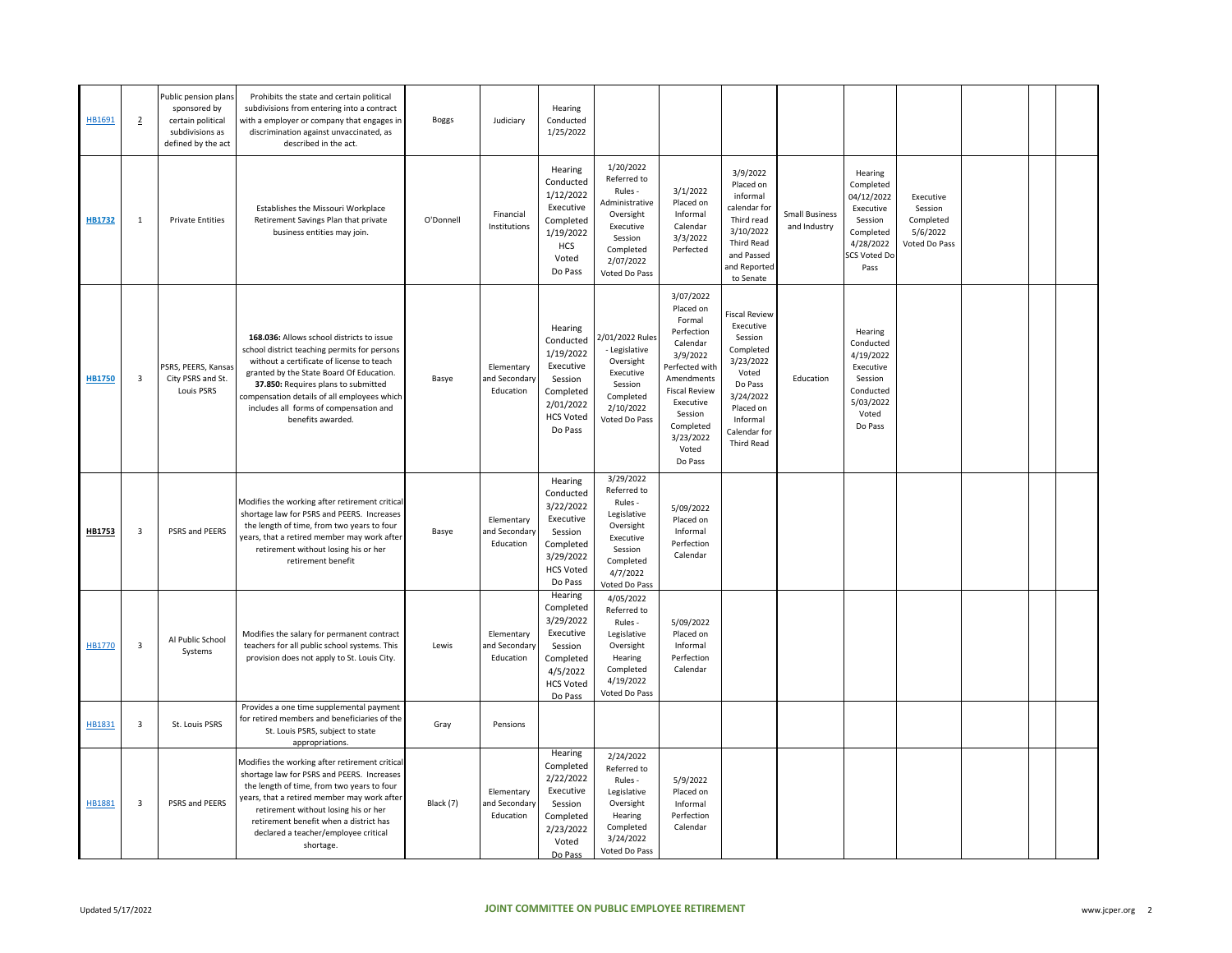| <b>HB1886</b> | 1                       | LAGERS                                                 | Repeals the prohibition on counties other<br>than third class counties and Cape Girardeau<br>County from being able to elect to cover<br>emergency telecommunicators, jailors, and<br>emergency medical service personnel as<br>public safety members.                                                                                                                                                                                                                                               | Rogers           | Pensions                                 |                                                                                                                      |                                                                                                                                    |                                                             |                                       |                        |                                                                                                         |  |  |
|---------------|-------------------------|--------------------------------------------------------|------------------------------------------------------------------------------------------------------------------------------------------------------------------------------------------------------------------------------------------------------------------------------------------------------------------------------------------------------------------------------------------------------------------------------------------------------------------------------------------------------|------------------|------------------------------------------|----------------------------------------------------------------------------------------------------------------------|------------------------------------------------------------------------------------------------------------------------------------|-------------------------------------------------------------|---------------------------------------|------------------------|---------------------------------------------------------------------------------------------------------|--|--|
| HB1925        | $\mathbf 1$             | <b>Blind Pension Fund</b>                              | Modifies the mailing requirements for the<br>Blind Pension Fund.                                                                                                                                                                                                                                                                                                                                                                                                                                     | Walsh Moore (93) | Children and<br>Families                 |                                                                                                                      |                                                                                                                                    |                                                             |                                       |                        |                                                                                                         |  |  |
| HB1927        | $\mathbf{1}$            |                                                        | Excludes certain retirement accounts from<br>the determination of eligibility under the<br>Ticket to Work Health Assurance Program.                                                                                                                                                                                                                                                                                                                                                                  | Walsh Moore (93) | Workforce<br>Development                 |                                                                                                                      |                                                                                                                                    |                                                             |                                       |                        |                                                                                                         |  |  |
| <b>HB1984</b> | $\overline{2}$          | <b>MPERS</b>                                           | Modifies the terms of the elected members<br>of the MoDOT and Highway Patrol<br>Employees' Retirement System board of<br>trustees.                                                                                                                                                                                                                                                                                                                                                                   | Hovis            | Pensions                                 | Hearing<br>Completed<br>02/09/2022<br>Executive<br>Completed<br>2/16/2022<br><b>HCS</b><br>Voted<br>Do Pass          | 2/22/2022<br>Referred to<br>Consent and<br>House<br>Procedure<br>Executive<br>Session<br>Completed<br>3/01/2022<br>Voted Do Pass   | 3/22/2022<br>Perfected by<br>Consent                        | 3/24/2022<br>Third Read<br>and Passed | Health and<br>Pensions | Hearing<br>Conducted<br>4/20/2022<br>Executive<br>Session<br>Completed<br>5/04/2022<br>Voted<br>Do Pass |  |  |
| HB1998        | 3                       | PSRS, PEERS, Kansas<br>City PSRS and St.<br>Louis PSRS | Allows school districts to issue school district<br>teaching permits for persons without a<br>certificate of license to teach granted by the<br>State Board Of Education.                                                                                                                                                                                                                                                                                                                            | Davidson         | Elementary<br>and Secondary<br>Education | Hearing<br>Completed<br>2/22/2022<br>Executive<br>Session<br>Completed<br>3/1/2022<br><b>HCS</b><br>Voted Do<br>Pass | 3/02/2022<br>Referred to<br>Rules -<br>Legislative<br>Oversight<br>Executive<br>Session<br>Completed<br>3/24/2022<br>Voted Do Pass | 5/9/2022<br>Placed on<br>Informal<br>Perfection<br>Calendar |                                       |                        |                                                                                                         |  |  |
| <b>HB2054</b> | $\overline{3}$          | LAGERS                                                 | Changes the job title of "emergency<br>telecommunicators" to "telecommunicator<br>first responders."                                                                                                                                                                                                                                                                                                                                                                                                 | Roden            | <b>Public Safety</b>                     | Hearing<br>Completed<br>3/08/2022<br>Executive<br>Session<br>Completed<br>3/29/2022<br><b>HCS Voted</b><br>Do Pass   | 3/29/2022<br>Referred to<br>Rules -<br>Legislative<br>Oversight                                                                    |                                                             |                                       |                        |                                                                                                         |  |  |
| HB2057        | $\overline{3}$          | LAGERS                                                 | Changes the job title of "emergency<br>telecommunicators" to "telecommunicator<br>first responders."                                                                                                                                                                                                                                                                                                                                                                                                 | Sauls            | Workforce<br>Development                 |                                                                                                                      |                                                                                                                                    |                                                             |                                       |                        |                                                                                                         |  |  |
| HB2089        | $\overline{\mathbf{3}}$ | PSRS and PEERS                                         | Modifies provisions relating to teacher<br>employment. Modifies the working after<br>retirement critical shortage law for PSRS and<br>PEERS. Increases the length of time, from<br>two years to four years, that a retired<br>member may work after retirement without<br>losing his or her retirement benefit when a<br>district has declared a teacher/employee<br>critical shortage. Repeals the prohibition on<br>retired members being employed as a<br>superintendent under critical shortage. | Pollitt          | Elementary<br>and Secondary<br>Education |                                                                                                                      |                                                                                                                                    |                                                             |                                       |                        |                                                                                                         |  |  |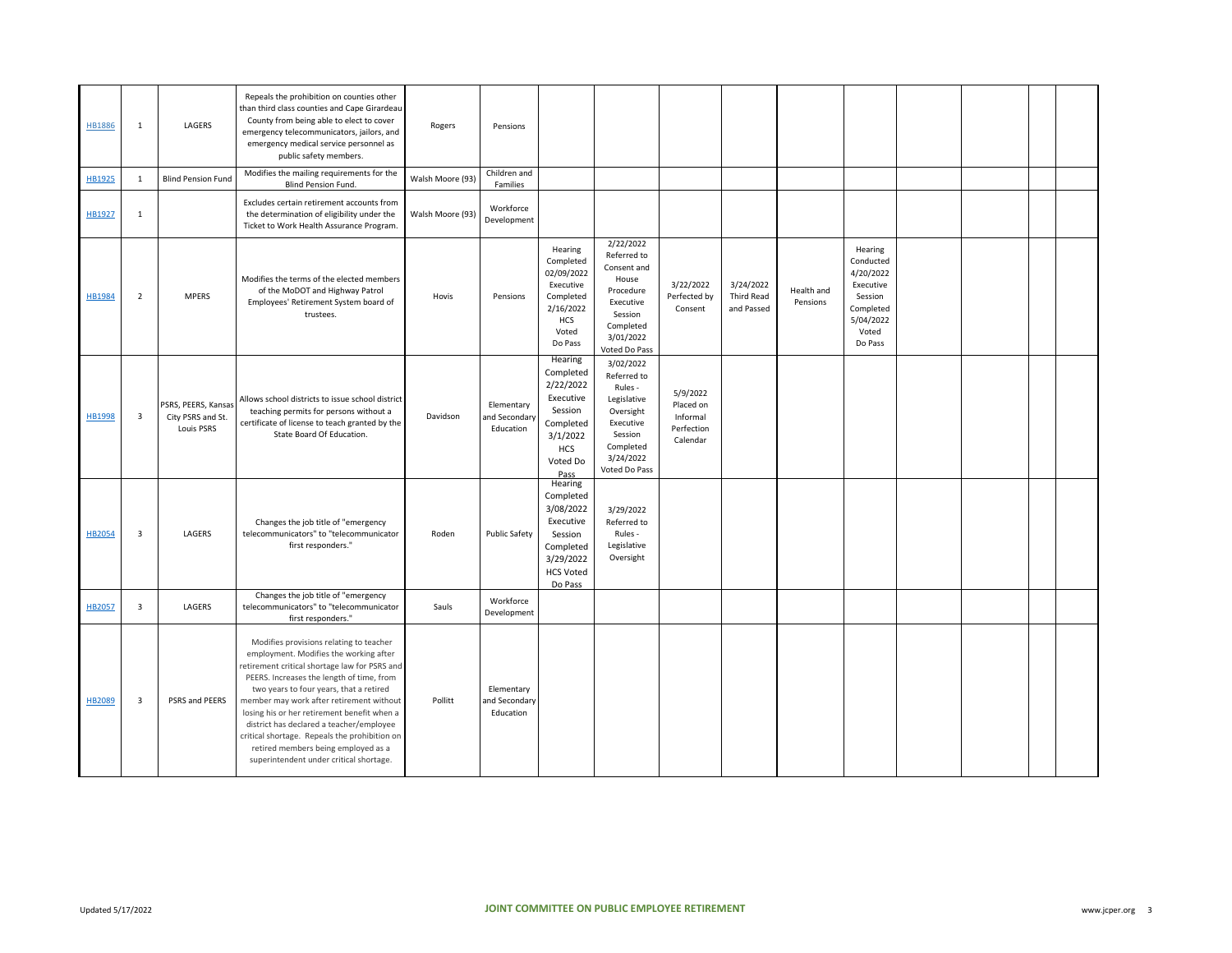| HB2114 | $\overline{\mathbf{3}}$ | PSRS & PEERS                                           | 169.560: Modifies the amount of<br>compensation that a retired PSRS member<br>may earn without a discontinuance of the<br>member's retirement benefit while working<br>after retirement in a position that does not<br>require teacher certification. Instead of<br>compensation being limited to sixty percent<br>of the minimum teacher's salary, allowable<br>compensation will be limited to the annual<br>earnings limit applicable to a Social Security<br>recipient working while receiving Social<br>Security benefits. 169.596: Increases the<br>length of time, from two years to four years,<br>that a retired member may work after<br>retirement without losing his or her<br>retirement benefit when a school district has<br>declared a teacher/employee | Black (7)           | Pensions | Hearing<br>Completed<br>1/26/2022<br>Executive<br>Session<br>Completed<br>02/09/2022<br>Voted<br>Do Pass           | 2/10/2022<br>Referred to<br>Rules -<br>Administrative<br>Oversight |  |  |  |  |
|--------|-------------------------|--------------------------------------------------------|-------------------------------------------------------------------------------------------------------------------------------------------------------------------------------------------------------------------------------------------------------------------------------------------------------------------------------------------------------------------------------------------------------------------------------------------------------------------------------------------------------------------------------------------------------------------------------------------------------------------------------------------------------------------------------------------------------------------------------------------------------------------------|---------------------|----------|--------------------------------------------------------------------------------------------------------------------|--------------------------------------------------------------------|--|--|--|--|
| HB2161 | 3                       | <b>PSRS</b>                                            | Reauthorizes the 2.55 multiplier for teachers<br>retiring with 32 or more years of service. E.C.                                                                                                                                                                                                                                                                                                                                                                                                                                                                                                                                                                                                                                                                        | <b>Dinkins</b>      | Pensions | Hearing<br>Completed<br>3/23/2022<br>Executive<br>Session<br>Conducted<br>3/30/2022<br><b>HCS Voted</b><br>Do Pass | 3/30/2022<br>Referred to<br>Rules -<br>Administrative<br>Oversight |  |  |  |  |
| HB2194 | $\overline{\mathbf{3}}$ | PSRS & PEERS                                           | Modifies the amount of compensation that a<br>retired PSRS member may earn without a<br>discontinuance of the member's retirement<br>benefit while working after retirement in a<br>position that does not require teacher<br>certification. Instead of compensation being<br>limited to sixty percent of the minimum<br>teacher's salary, allowable compensation will<br>be sixty percent of the average teacher's<br>salary for the primary district the person is<br>employed in after retirement.                                                                                                                                                                                                                                                                   | <b>Kelley (127)</b> | Pensions |                                                                                                                    |                                                                    |  |  |  |  |
| HB2216 | 3                       | PSRS & PEERS                                           | Modifies the amount of compensation that a<br>retired PSRS member may earn without a<br>discontinuance of the member's retirement<br>benefit while working after retirement in a<br>position that does not require teacher<br>certification. Instead of compensation being<br>limited to sixty percent of the minimum<br>teacher's salary, allowable compensation will<br>be sixty percent of the average teacher's<br>salary for the primary district the person is<br>employed in after retirement.                                                                                                                                                                                                                                                                   | Bromley             | Pensions |                                                                                                                    |                                                                    |  |  |  |  |
| HB2234 | $\overline{2}$          | MOSERS, MPERS,<br><b>Judicial Retirement</b><br>System | Modifies multiple provisions for MOSERS,<br>MPERS and the Judicial Retirement System.                                                                                                                                                                                                                                                                                                                                                                                                                                                                                                                                                                                                                                                                                   | Black (7)           | Pensions | Hearing<br>Completed<br>1/26/2022<br>Executive<br>Session<br>Completed<br>02/09/2022<br>Voted<br>Do Pass           | 2/10/2022<br>Referred to<br>Rules -<br>Administrative<br>Oversight |  |  |  |  |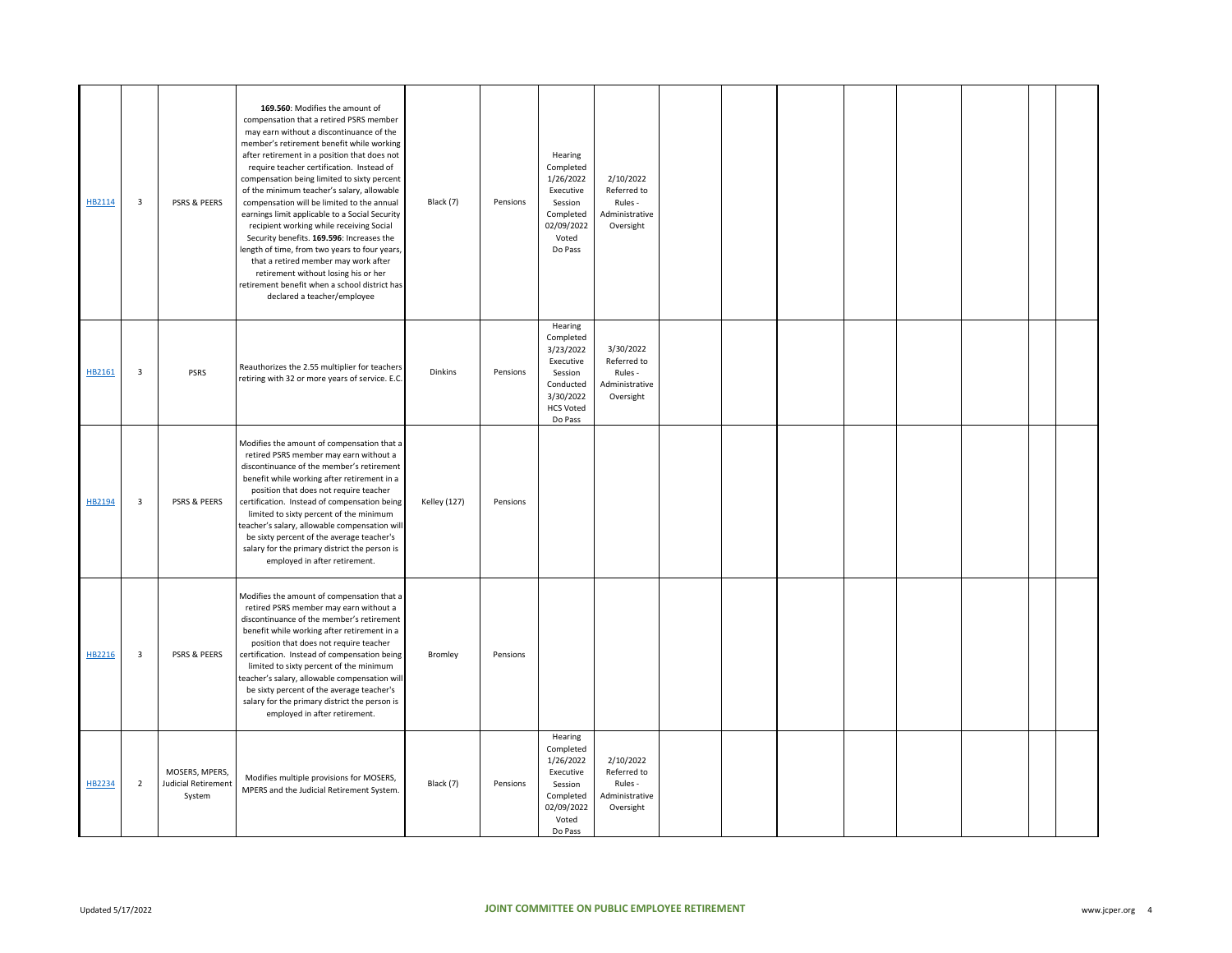| HB2235        | $\overline{\mathbf{3}}$ | <b>MOSERS and MPERS</b> | Requires the MOSERS and MPERS boards of<br>trustees to establish a buy-out program for<br>terminated vested members by January 1,<br>2023. Such members may make a one-time<br>election to receive a lump sum payment<br>equal to sixty percent of the present value of<br>their deferred annuity, or a greater<br>percentage, if determined by the board. | Black (7) | Pensions                                 |                                                                                                                 |                                                                                                                                      |                                                                                                          |                                                                                                                                                     |                                                        |                                                                                                                                      |                                                                                                                                                    |  |  |
|---------------|-------------------------|-------------------------|------------------------------------------------------------------------------------------------------------------------------------------------------------------------------------------------------------------------------------------------------------------------------------------------------------------------------------------------------------|-----------|------------------------------------------|-----------------------------------------------------------------------------------------------------------------|--------------------------------------------------------------------------------------------------------------------------------------|----------------------------------------------------------------------------------------------------------|-----------------------------------------------------------------------------------------------------------------------------------------------------|--------------------------------------------------------|--------------------------------------------------------------------------------------------------------------------------------------|----------------------------------------------------------------------------------------------------------------------------------------------------|--|--|
| HB2236        | $\overline{\mathbf{3}}$ | MOSERS and MPERS        | Allows a retired member of MOSERS or<br>MPERS who returns to employment and<br>subsequently marries to elect a joint and<br>survivor option benefit plan upon re-entry<br>into retirement if the member was not<br>eligible for a joint and survivor option benefit<br>plan at the original retirement date.                                               | Black (7) | Pensions                                 |                                                                                                                 |                                                                                                                                      |                                                                                                          |                                                                                                                                                     |                                                        |                                                                                                                                      |                                                                                                                                                    |  |  |
| HB2245        | $\overline{\mathbf{3}}$ | <b>MPERS</b>            | Permits uniformed members of the Highway<br>Patrol who are members of the 2011 Tier to<br>be eligible for BackDROP.                                                                                                                                                                                                                                        | Copeland  | Pensions                                 | Hearing<br>Completed<br>3/30/2022<br>Executive<br>Session<br>Completed<br>4/6/2022<br>Voted<br>Do Pass          | 4/06/2022<br>Referred to<br>Rules -<br>Administrative<br>Oversight                                                                   |                                                                                                          |                                                                                                                                                     |                                                        |                                                                                                                                      |                                                                                                                                                    |  |  |
| <b>HB2304</b> | $\overline{\mathbf{3}}$ | <b>PSRS &amp; PEERS</b> | Creates a provision that allows a retired<br>person to continue to receive their<br>retirement benefit to be employed on a part-<br>time or temporary substitute basis without<br>discontinuance of the persons retirement<br>benefit.                                                                                                                     | Lewis     | Elementary<br>and Secondary<br>Education | Hearing<br>Conducted<br>1/13/2022<br>Executive<br>Session<br>Completed<br>1/25/2022<br>HCS<br>Voted<br>Do Pass  | 1/27/2022<br>Referred to<br>Rules -<br>Legislative<br>Oversight<br>Executive<br>Session<br>Completed<br>2/1/2022<br>Voted<br>Do Pass | 2/16/2022<br>Placed on<br>Informal<br>Perfection<br>Calendar<br>3/1/2022<br>Perfected with<br>Amendments | 3/03/2022<br>Placed on<br>Informal<br>Calendar<br>for Third<br>Reading<br>3/10/2022<br><b>Third Read</b><br>and Passed<br>and Reported<br>to Senate | Education                                              | Hearing<br>Completed<br>04/12/2022<br>SCS Voted Do<br>Pass<br>Executive<br>Session<br>Completed<br>4/20/2022<br>SCS Voted Do<br>Pass | 4/21/2022<br>Referred to<br>Governmental<br>Accountability<br>and Fiscal<br>Oversight<br>Hearing<br>Scheduled<br>5/2/2022<br><b>Bill Not Heard</b> |  |  |
| HB2352        | $\overline{3}$          | St. Louis PSRS          | Provides a one time supplemental payment<br>for retired members and beneficiaries of the<br>St. Louis PSRS, subject to state<br>appropriations.                                                                                                                                                                                                            | Anderson  | Pensions                                 |                                                                                                                 |                                                                                                                                      |                                                                                                          |                                                                                                                                                     |                                                        |                                                                                                                                      |                                                                                                                                                    |  |  |
| <b>HB2381</b> | 3                       | LAGERS                  | Changes the job title of "emergency<br>telecommunicators" to "telecommunicator<br>first responders."                                                                                                                                                                                                                                                       | Roden     | <b>Public Safety</b>                     | Hearing<br>Conducted<br>1/25/2022<br>Executive<br>Session<br>Completed<br>02/01/2022<br>HCS<br>Voted<br>Do Pass | 2/1/2022<br>Referred to<br>Rules -<br>Legislative<br>Oversight<br>Hearing<br>Completed<br>3/3/2022<br>Voted Do Pass                  | 4/12/2022<br>Placed on<br>Formal<br>Perfection<br>Calendar<br>4/20/2022<br>Perfected w/<br>amendments    | 4/25/2022<br><b>Third Read</b><br>and Passed                                                                                                        | Transportation,<br>Infrastructure<br>and Public Safety |                                                                                                                                      |                                                                                                                                                    |  |  |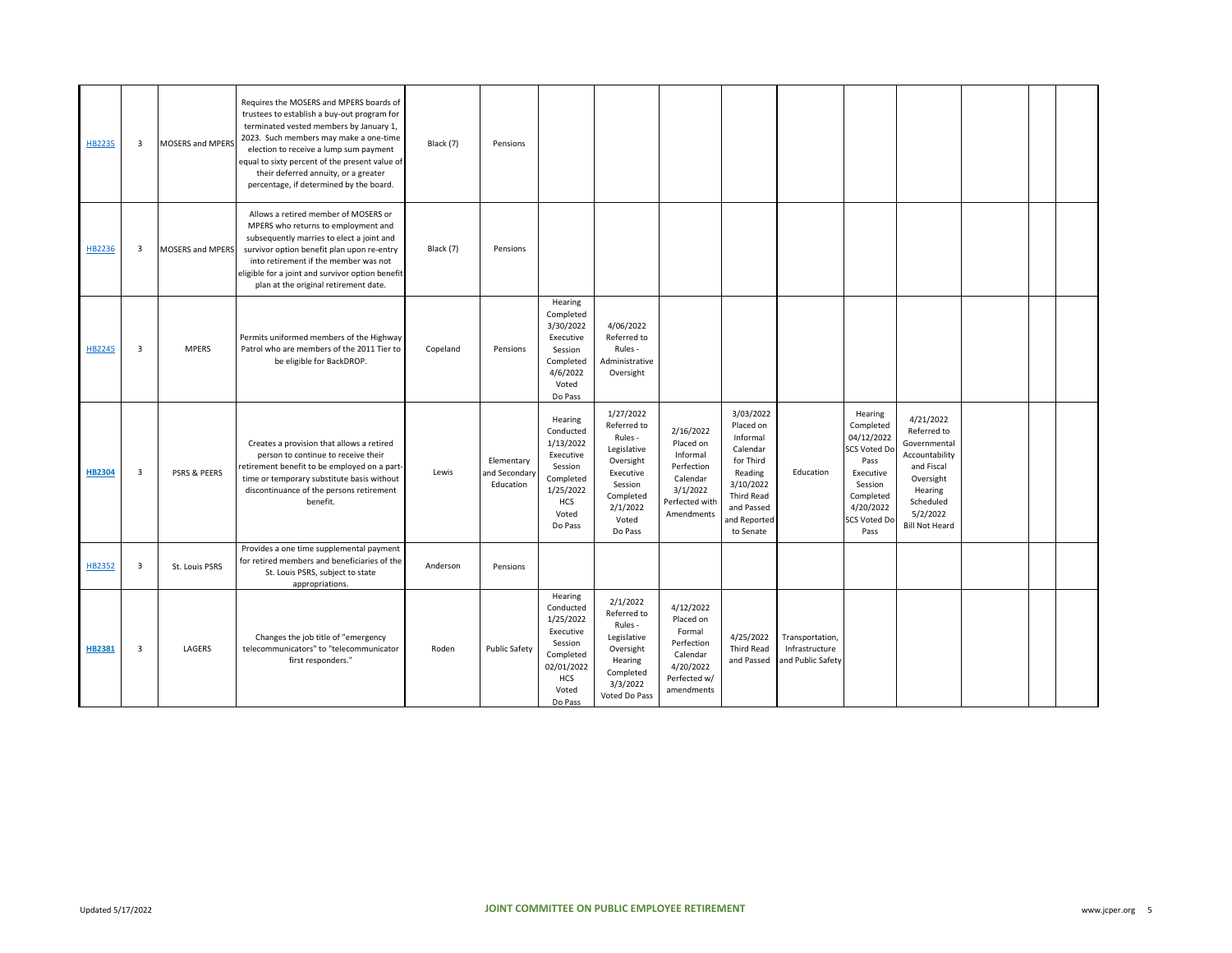| <b>HB2400</b> | $\overline{2}$          | All newly created<br>private plans    | This bill provides that both a client and a<br>registered professional employer<br>organization (PEO) shall each be deemed an<br>employer for purposes of sponsoring<br>retirement and welfare benefits plans for<br>covered employees.                                                                                                                                                                                                                                                                                        | Houx      | Pensions                                 | Hearing<br>Completed<br>2/16/2022<br>Executive<br>Session<br>Completed<br>2/23/2022<br>Voted<br>Do Pass            | 2/23/2022<br>Referred to<br>Consent and<br>House<br>Procedure<br>Hearing<br>Scheduled<br>3/1/2022<br>Voted Do Pass                   | 3/31/2022<br>Perfected by<br>Consent                        | 4/04/2022<br><b>Third Read</b><br>and Passed                                                                                                                                | Insurance and<br>Banking | Hearing<br>Completed<br>04/12/2022<br>Voted<br>Do Pass<br>5/04/2022<br><b>Taken up for</b><br>Third<br>Reading<br>5/4/2022<br>Senate<br>Substitutive<br>Offered and<br>Adopted | 5/4/2022<br>Referred to<br>Governmental<br>Accountability<br>and Fiscal<br>Oversight<br>Executive<br>Session<br>Completed<br>5/6/2022<br>Voted Do Pass | 5/6/2022<br><b>Third Read and</b><br>Passed with<br><b>Amendments</b><br>5/6/2022<br>eferred to Fisca<br>Review<br>5/10/2022<br>Senate<br>Conference<br>Committee<br>Appointed<br>/12/2022 Hous<br>adopts SS as<br>amended<br>5/12/2022<br><b>Fruly Agreed and</b><br><b>Finally Passed</b> |  |
|---------------|-------------------------|---------------------------------------|--------------------------------------------------------------------------------------------------------------------------------------------------------------------------------------------------------------------------------------------------------------------------------------------------------------------------------------------------------------------------------------------------------------------------------------------------------------------------------------------------------------------------------|-----------|------------------------------------------|--------------------------------------------------------------------------------------------------------------------|--------------------------------------------------------------------------------------------------------------------------------------|-------------------------------------------------------------|-----------------------------------------------------------------------------------------------------------------------------------------------------------------------------|--------------------------|--------------------------------------------------------------------------------------------------------------------------------------------------------------------------------|--------------------------------------------------------------------------------------------------------------------------------------------------------|---------------------------------------------------------------------------------------------------------------------------------------------------------------------------------------------------------------------------------------------------------------------------------------------|--|
| HB2430        | $\overline{\mathbf{3}}$ | <b>PSRS</b>                           | Reauthorizes the 2.55 multiplier for teachers<br>retiring with 32 or more years of service.                                                                                                                                                                                                                                                                                                                                                                                                                                    | Black (7) | Pensions                                 | Hearing<br>Completed<br>3/23/2022<br>Executive<br>Session<br>Completed<br>4/6/2022<br>Voted<br>Do Pass             | 4/06/2022<br>Referred to<br>Rules -<br>Administrative<br>Oversight                                                                   |                                                             |                                                                                                                                                                             |                          |                                                                                                                                                                                |                                                                                                                                                        |                                                                                                                                                                                                                                                                                             |  |
| HB2432        | $\overline{2}$          | St. Louis Police<br>Retirement System | Transfers control of the City of St. Louis<br>Police Department to the Board of Police<br>Commissioners. Modifies the composition of<br>the retirement system's board of trustees.                                                                                                                                                                                                                                                                                                                                             | Roden     | <b>Public Safety</b>                     | Hearing<br>Completed<br>3/29/2022<br>Executive<br>Session<br>Completed<br>4/26/2022<br><b>HCS Voted</b><br>Do Pass | 4/26/2022<br>Referred to<br>Rules -<br>Legislative<br>Oversight                                                                      |                                                             |                                                                                                                                                                             |                          |                                                                                                                                                                                |                                                                                                                                                        |                                                                                                                                                                                                                                                                                             |  |
| HB2494        | $\overline{2}$          | PSRS & PEERS                          | Creates a provision that allows a retired<br>person to continue to receive their<br>retirement benefit to be employed on a part-<br>time or temporary substitute basis without<br>discontinuance of the persons retirement<br>benefit.                                                                                                                                                                                                                                                                                         | Black (7) | Pensions                                 |                                                                                                                    |                                                                                                                                      |                                                             |                                                                                                                                                                             |                          |                                                                                                                                                                                |                                                                                                                                                        |                                                                                                                                                                                                                                                                                             |  |
| HB2571        | $\overline{2}$          | <b>Private Entities</b>               | This bill establishes the "Missouri Workplace<br>Retirement Savings Plan", which is a multiple-<br>employer retirement saving plan treated as a<br>single plan under Title I of The Employee<br>Retirement Income Security Act of 1974<br>(ERISA) under 401(a), 401(k), and 413(c) of<br>the Internal Revenue Code, in which multiple<br>employers may voluntarily choose to<br>participate regardless of whether any<br>relationship exists between and among the<br>employers other than their participation in<br>the plan. | Owen      | Financial<br>Institutions                | Hearing<br>Completed<br>2/16/2022<br>Executive<br>Session<br>Completed<br>2/23/2022<br>Voted<br>Do Pass            | 3/08/2022<br>Referred to<br>Rules -<br>dministrative<br>Oversight<br>Executive<br>Session<br>Completed<br>3/30/2022<br>Voted Do Pass | 4/11/2022<br>Perfected with<br>Amendments                   | 4/12/2022<br>Referred to<br><b>Fiscal Review</b><br>4/14/2022<br>Placed on<br>Informal<br>Calendar for<br><b>Third Read</b><br>4/19/2022<br><b>Third Read</b><br>and Passed | Insurance and<br>Banking | Hearing<br>Completed<br>4/26/2022<br>Executed<br>Session<br>Conducted<br>4/26/2022<br><b>SCS Voted Do</b><br>Pass                                                              |                                                                                                                                                        |                                                                                                                                                                                                                                                                                             |  |
| HB2652        | $\overline{\mathbf{3}}$ | <b>PSRS</b>                           | The bill allows school districts to include<br>differentiated placement of teachers on the<br>salary schedule to provide increased<br>compensation to recruit and retain teachers<br>in hard-to-staff subject areas and schools                                                                                                                                                                                                                                                                                                | Haffner   | Elementary<br>and Secondary<br>Education | Hearing<br>Completed<br>3/08/2022<br>Executive<br>Session<br>Completed<br>3/22/2022<br><b>HCS Voted Do</b><br>Pass | 3/22/2022<br>Referred to<br>Rules -<br>Legislative<br>Oversight<br>Hearing<br>Completed<br>3/24/2022<br>Voted Do Pass                | 5/9/2022<br>Placed on<br>Informal<br>Perfection<br>Calendar |                                                                                                                                                                             |                          |                                                                                                                                                                                |                                                                                                                                                        |                                                                                                                                                                                                                                                                                             |  |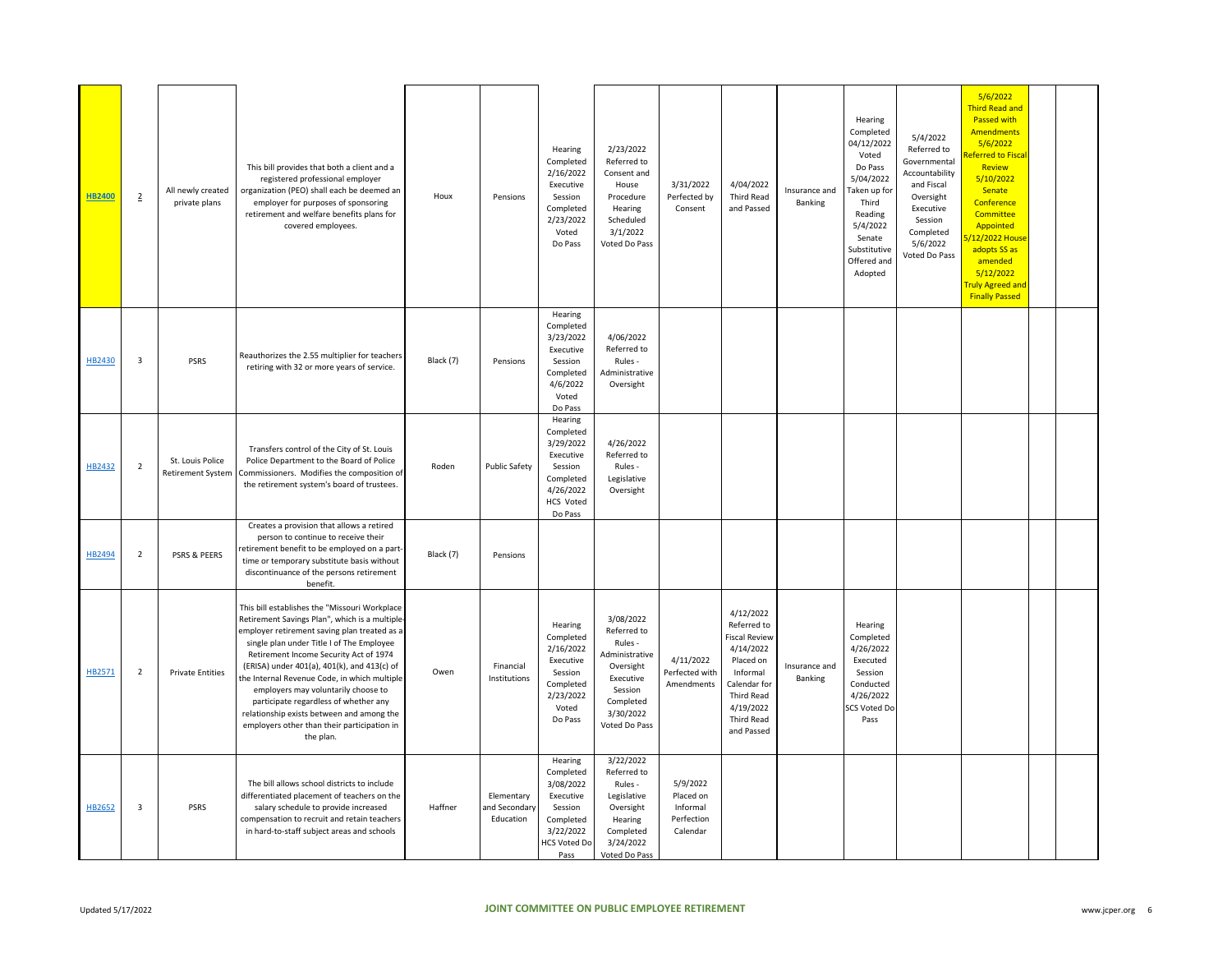| HB2671         | $\overline{\mathbf{3}}$ | St. Louis Police<br><b>Retirement System</b>          | Transfers control of the City of St. Louis<br>Police Department to the Board of Police<br>Commissioners. Modifies the composition of<br>the retirement system's board of trustees.                                                                                                                                        | Schroer             | <b>Public Safety</b> |                                                                                                                      |                                                                    |  |  |                                                                                                                                                                                      |  |  |
|----------------|-------------------------|-------------------------------------------------------|---------------------------------------------------------------------------------------------------------------------------------------------------------------------------------------------------------------------------------------------------------------------------------------------------------------------------|---------------------|----------------------|----------------------------------------------------------------------------------------------------------------------|--------------------------------------------------------------------|--|--|--------------------------------------------------------------------------------------------------------------------------------------------------------------------------------------|--|--|
| HB2681         | 3                       | Sheriffs'                                             | Creates a state treasury fund for Sheriffs'<br>titled "Sheriffs' Retirement Treasury Fund."<br>Also creates a fifty dollar service fee for<br>summons, writ or other court connections<br>for any eviction proceedings.                                                                                                   | Porter (42)         | Pensions             |                                                                                                                      |                                                                    |  |  | $1 = No$ impact on retirement benefit<br>2 = No substantial proposed change<br>3 = May constitute a substantial proposed change<br>4 = Does constitute a substantial proposed change |  |  |
| HB2684         | $\overline{\mathbf{3}}$ | <b>MOSERS</b>                                         | This bill allows an individual currently<br>drawing a retirement<br>benefit under a state retirement plan to<br>serve as a member of the<br>General Assembly or as an elected state<br>official and continue to<br>draw their retirement annuity and cost of<br>living adjustments.                                       | Owen                | Pensions             |                                                                                                                      |                                                                    |  |  |                                                                                                                                                                                      |  |  |
| <b>HB 2698</b> | $\overline{4}$          | Sheriffs'                                             | Provides a funding mechanism for the<br>sheriffs retirement system.                                                                                                                                                                                                                                                       | <b>Kelley (127)</b> | Judiciary            |                                                                                                                      |                                                                    |  |  |                                                                                                                                                                                      |  |  |
| <b>HB2787</b>  | $\overline{3}$          | PSRS and PEERS                                        | Modifies provisions relating to teacher and<br>school employee retirement systems                                                                                                                                                                                                                                         | Black (7)           | Pensions             | Hearing<br>Completed<br>4/20/2022                                                                                    |                                                                    |  |  |                                                                                                                                                                                      |  |  |
| HB2799         | 3                       | PSRS and PEERS                                        | Creates a provision that allows a retired<br>person to continue to receive their<br>retirement benefit to be employed on a part-<br>time or temporary substitute basis without<br>discontinuance of the persons retirement<br>benefit.                                                                                    | Pike                | Pensions             | Hearing<br>Completed<br>3/30/2022<br>Executive<br>Session<br>Completed<br>4/6/2022<br><b>HCS</b><br>Voted<br>Do Pass | 4/06/2022<br>Referred to<br>Rules -<br>Administrative<br>Oversight |  |  |                                                                                                                                                                                      |  |  |
| HB2816         | $\overline{\mathbf{3}}$ | <b>MOSERS</b>                                         | Modifies a provision were a member may<br>attain retirement at age fifty under rule of 80<br>if the retirement system is over eighty<br>percent funded.                                                                                                                                                                   | Veit                | Pensions             |                                                                                                                      |                                                                    |  |  |                                                                                                                                                                                      |  |  |
| HB2825         | $\overline{4}$          | All Plans                                             | Ensures that twenty percent of a firms<br>investments in venture capital and real<br>estate are invested with a Missouri based<br>firm.                                                                                                                                                                                   | O'Donnell           | Pensions             | Hearing<br>Scheduled<br>Completed<br>5/4/2022                                                                        |                                                                    |  |  |                                                                                                                                                                                      |  |  |
| HB2841         | $\overline{\mathbf{3}}$ | All Police Plans                                      | 28                                                                                                                                                                                                                                                                                                                        | Baringer            | Public Safety        |                                                                                                                      |                                                                    |  |  |                                                                                                                                                                                      |  |  |
| HB2849         | $\overline{\mathbf{3}}$ | All Police Plans                                      | This bill allows a law enforcement officer to<br>remain in service until the age of 70 before<br>the officer must be terminated as an officer<br>and retired. The bill also allows the officer to<br>serve over the age of 70 upon approval by<br>the chief of police for an additional year for<br>every chief approval. | Roberts             | Crime<br>Prevention  |                                                                                                                      |                                                                    |  |  |                                                                                                                                                                                      |  |  |
| HB2876         | 3                       | SRS, PEERS, Kansa:<br>City PSRS and St.<br>Louis PSRS | Raises the minimum teacher salary beginning<br>in the 2023-24 school year, subject to<br>appropriation.                                                                                                                                                                                                                   | Bosley              | Budget               |                                                                                                                      |                                                                    |  |  |                                                                                                                                                                                      |  |  |
| HB2897         | $\overline{3}$          | All new plans                                         | Allows new state employees to elect<br>whether to participate in the Missouri State<br>Employees Retirement System.                                                                                                                                                                                                       | Deaton              | Budget               | Hearing<br>Completed<br>4/21/2022<br>Executive<br>Session<br>Postponed<br>4/26/2022                                  |                                                                    |  |  |                                                                                                                                                                                      |  |  |